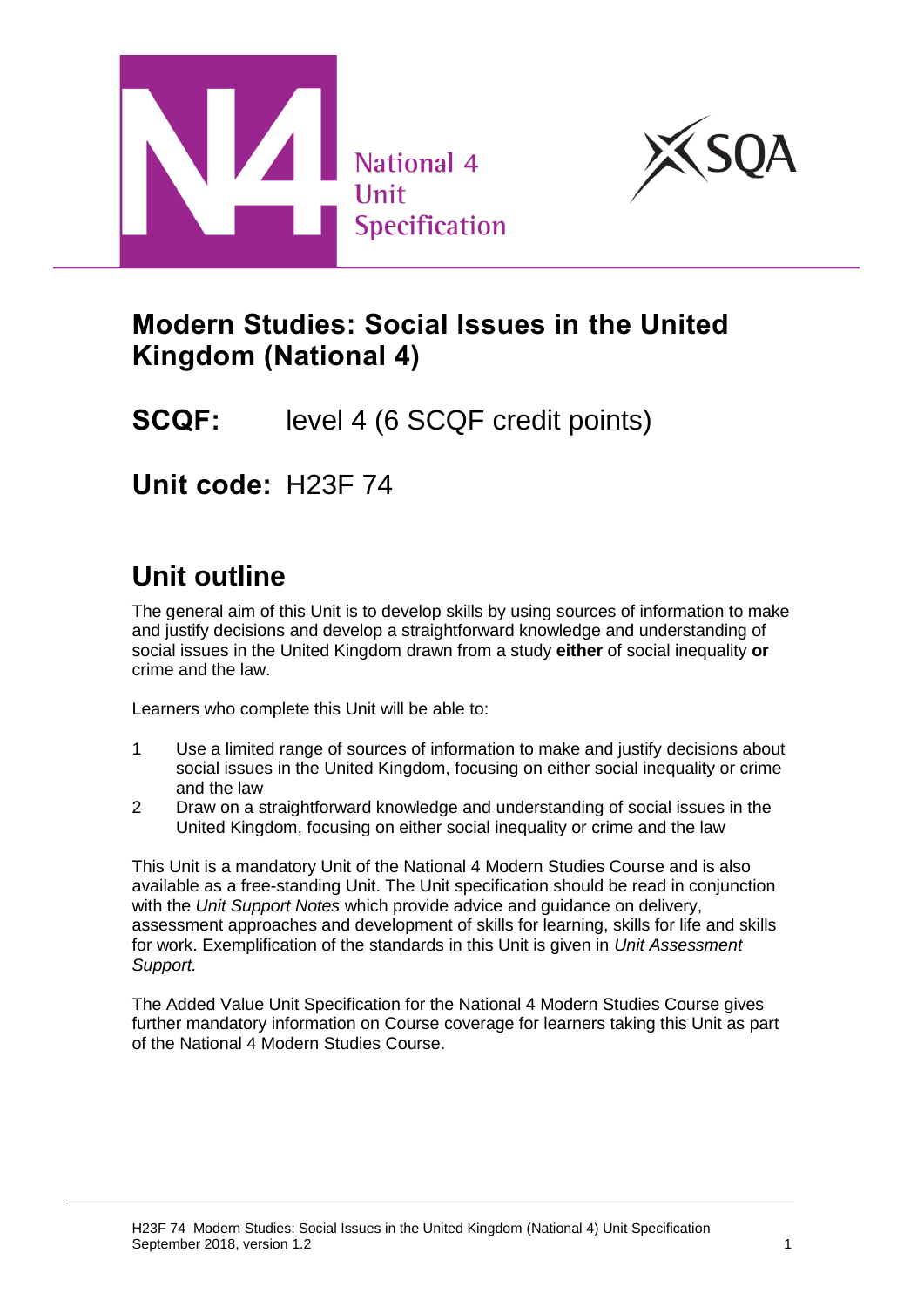## **Recommended entry**

Entry to this Unit is at the discretion of the centre. However, learners would normally be expected to have attained the skills, knowledge and understanding required by one or more of the following or equivalent qualifications and/or experience:

National 3 Modern Studies Course or relevant component Units

In terms of prior learning and experience, relevant experiences and outcomes may also provide an appropriate basis for doing this Unit.

### **Equality and inclusion**

This Unit Specification has been designed to ensure that there are no unnecessary barriers to learning or assessment. The individual needs of learners should be taken into account when planning learning experiences, selecting assessment methods or considering alternative evidence. For further information, please refer to the *Unit Support Notes.*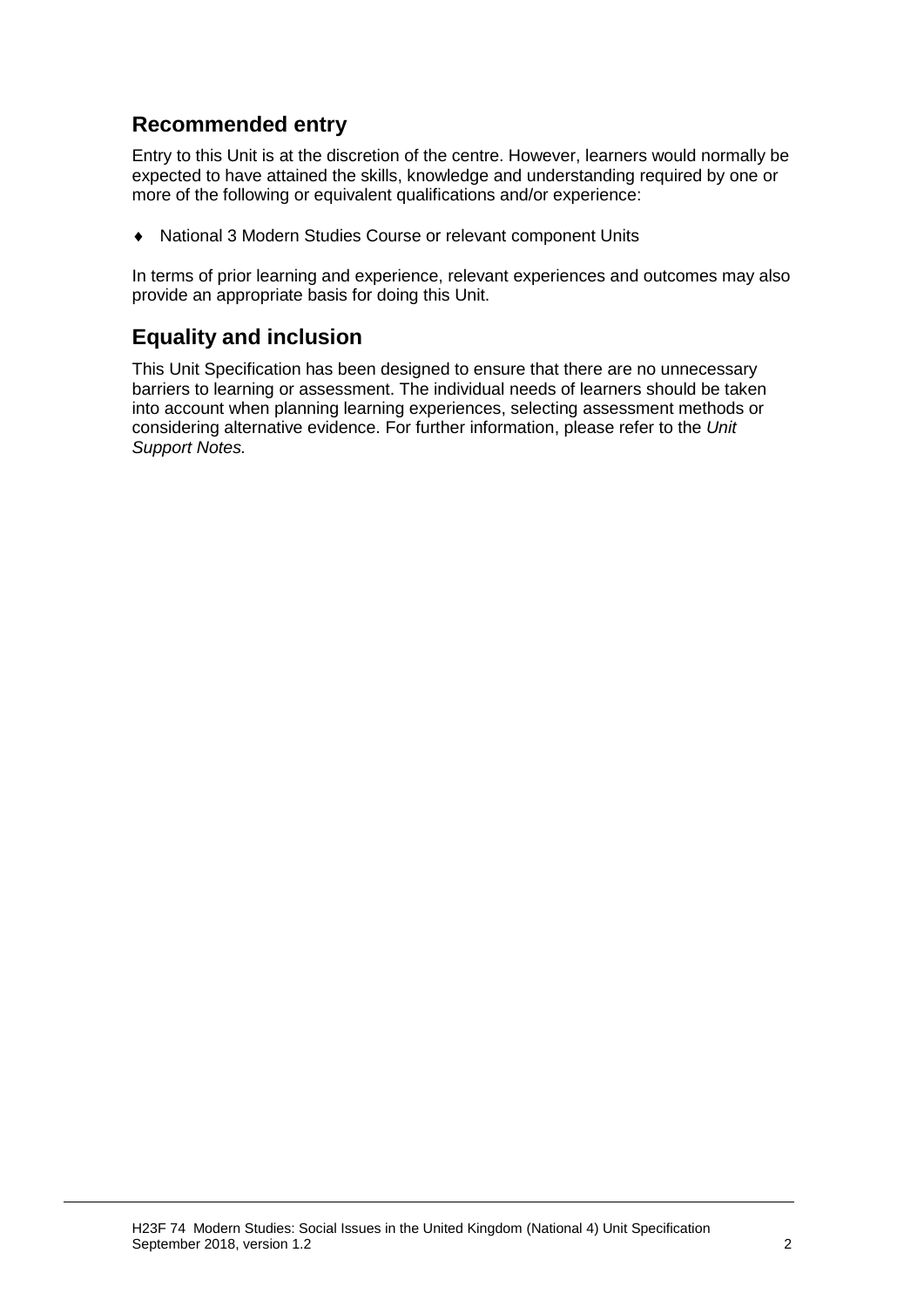# **Standards**

## **Outcomes and Assessment Standards**

## **Outcome 1**

The learner will:

- **1 Use a limited range of sources of information to make and justify decisions about social issues in the United Kingdom, focusing on either social inequality or crime and the law by:**
- 1.1 Making a decision using up to three sources of information
- 1.2 Briefly justifying a decision using evidence from up to three sources of information

## **Outcome 2**

The learner will:

- **2 Draw on a straightforward knowledge and understanding of social issues in the United Kingdom, focusing on either social inequality or crime and the law by:**
- 2.1 Giving straightforward descriptions of the main features of a social issue which draw on a factual knowledge of either social inequality or crime and the law
- 2.2 Giving straightforward explanations relating to a social issue in the United Kingdom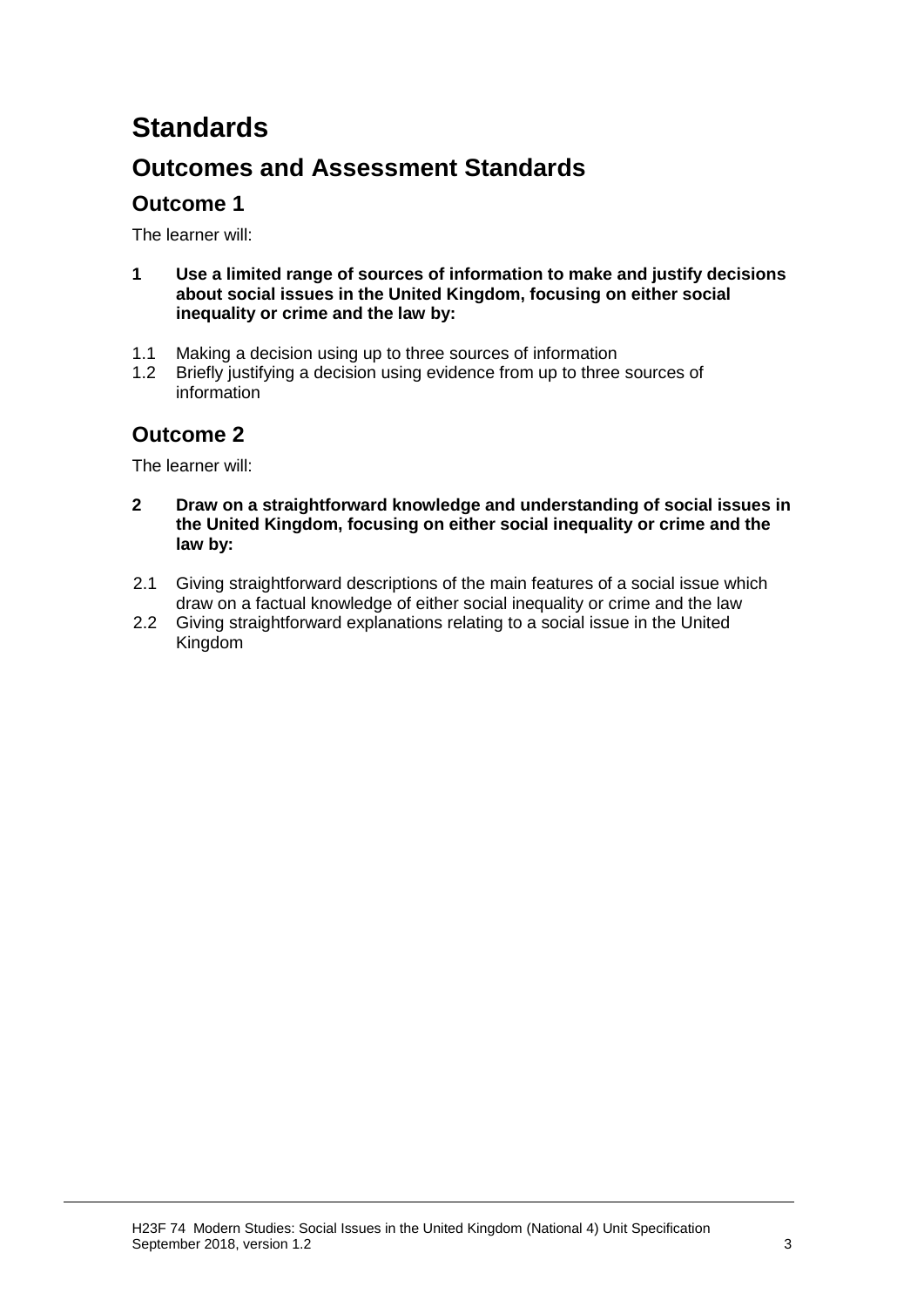## **Evidence Requirements for the Unit**

Assessors should use their professional judgement, subject knowledge and experience, and understanding of their learners, to determine the most appropriate ways to generate evidence and the conditions and contexts in which they are used.

Evidence is required to show that the learner has met the Outcomes and Assessment Standards.

The sources of information used may be written, numerical, graphical, pictorial, audiovisual or oral.

Assessment evidence can be drawn from a variety of activities and presented in a variety of formats, including, for example, presentations, posters, brief written responses to questions and participation in group tasks. All of the evidence does not need to be from the one activity, but can be assembled from a variety of tasks and assessments carried out during the duration of the Course.

Evidence may be presented for individual Outcomes or gathered for the Unit, Units or Course as a whole by combining assessment holistically.

If the focus of the learning in this Unit is on social inequality, social inequality must be studied from the perspective of at least one of the following: race, gender, social class, age, disability or other recognised cause of inequality.

Exemplification of assessment will be provided in *Unit Assessment Support.* Advice and guidance on possible approaches to assessment is provided in the *Unit Support Notes.*

## **Assessment standard thresholds**

If a candidate successfully meets the requirements of the specified number of Assessment Standards they will be judged to have passed the Unit overall and no further re-assessment will be required.

The specific requirements for this Unit is as follows:

◆ 3 out of the 4 Assessment Standards must be achieved

It should be noted that there will still be the requirement for candidates to be given the opportunity to meet all Assessment Standards. The above threshold has been put in place to reduce the volume of re-assessment where that is required.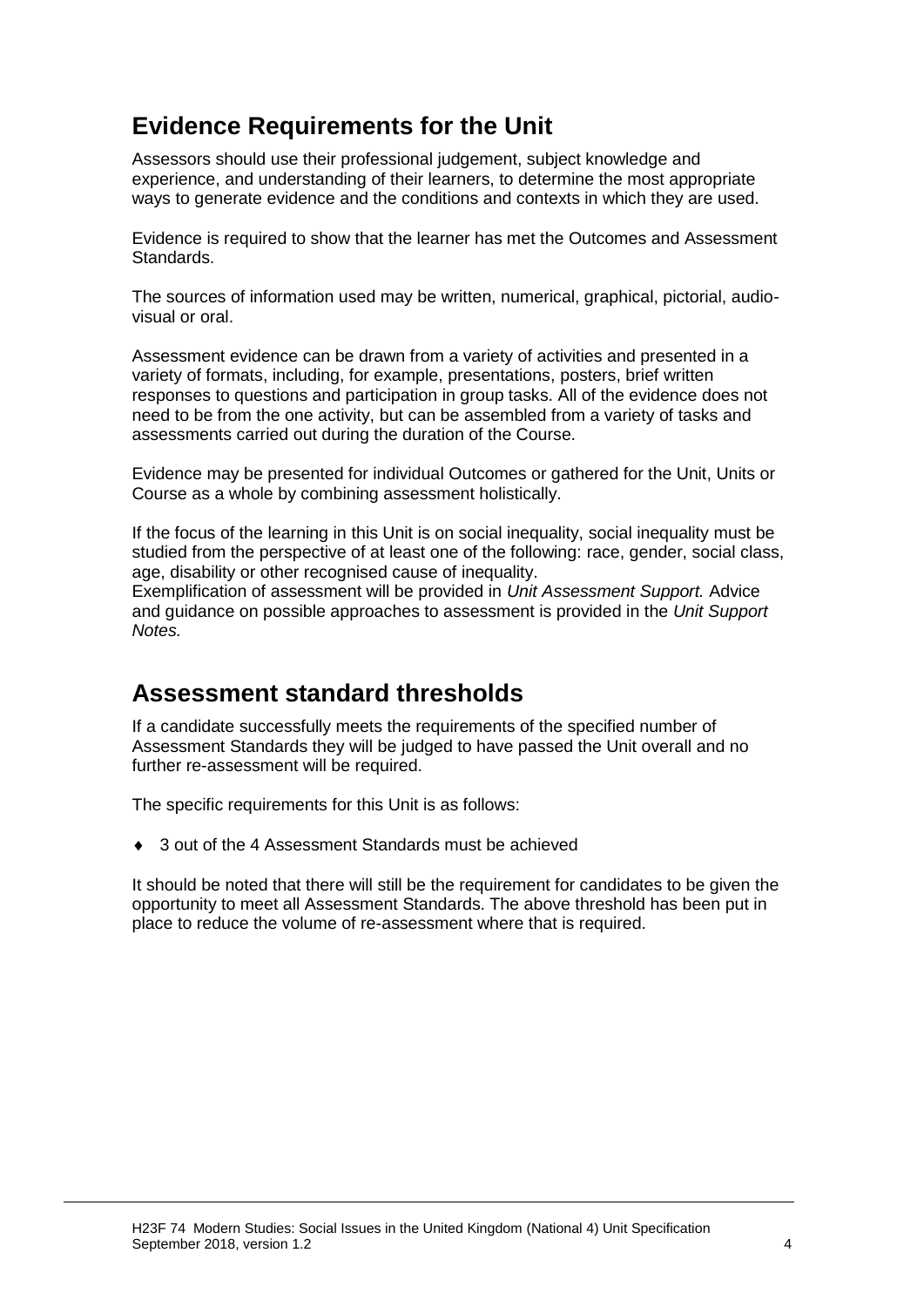## **Development of skills for learning, skills for life and skills for work**

It is expected that learners will develop broad, generic skills through this Unit. The skills that learners will be expected to improve on and develop through the Unit are based on SQA's *Skills Framework: Skills for Learning, Skills for Life and Skills for Work and* drawn from the main skills areas listed below. These must be built into the Unit where there are appropriate opportunities.

#### **1 Literacy**

1.1 Reading

#### **2 Numeracy**

- 2.3 Information handling
- **4 Employability, enterprise and citizenship**
- 4.6 Citizenship
- **5 Thinking skills**
- 5.2 Understanding
- 5.3 Applying

Amplification of these is given in SQA's *Skills Framework: Skills for Learning, Skills for Life and Skills for Work.* The level of these skills should be at the same SCQF level of the Unit and be consistent with the SCQF level descriptor. Further information on building in skills for learning, skills for life and skills for work is given in the *Unit Support Notes.*